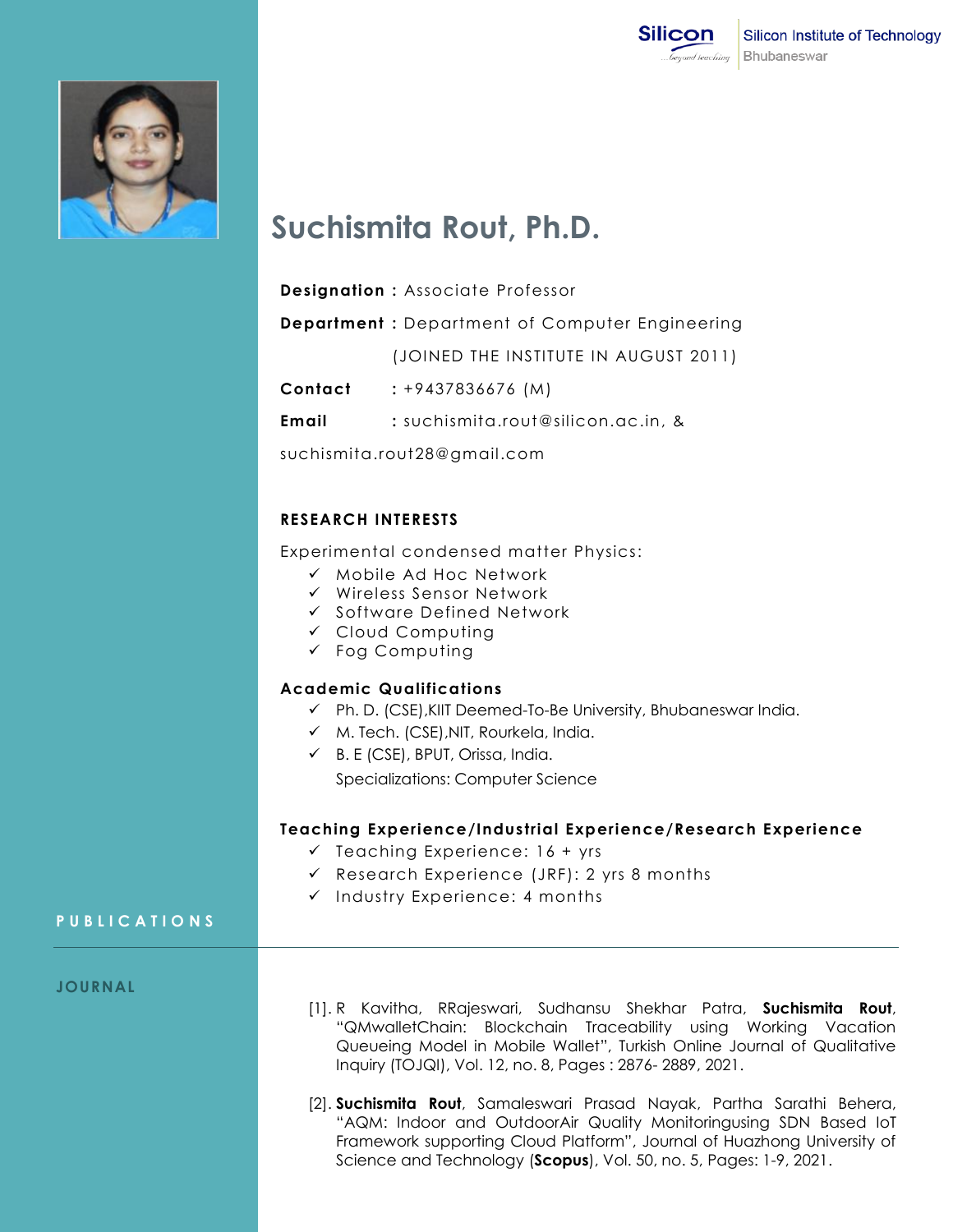- [3]. **Suchismita Rout**, Kshira Sagar Sahoo, Sudhansu Sekhar Patra, Bibhudatta Sahoo, and Deepak Puthal. "Energy Efficiency in Software Defined Networking: A Survey." SN Computer Science 2, no. 4, pages: 1-15, 2021.
- [4]. **Suchismita Rout**, Samaleswari Prasad Nayak,"Energy Minimization Technique in SDN using Efficient Routing Policy",Journal of Xi'an University of Architecture & Technology (**Scopus**), Vol. 12, Pages :3512- 3519, 2020.
- [5]. **Suchismita Rout**, Sudhansu Shekhar Patra, and Bibhudatta Sahoo,"Energy Efficient Routing in Software Defined Networking by Efficient Traffic Rule Monitoring Techniques", Jour of Adv Research in Dynamical & Control Systems (**Scopus**), Vol. 10, Pages: 650- 662, 2018.
- [6]. **Suchismita Rout**, Sudhansu Shekhar Patra, and Bibhudatta Sahoo,"Saving energy and improving performance in SDN usingrate adaptation technique", International Journal of Engineering & Technology (**Scopus**), 7 (2.6),Pages: 77-82, 2018.
- [7]. Rabindra Kumar Dalei and**Suchismita Rout**, "An Adaptive Power Aware Framework for Energy Efficient Wireless Ad Hoc Network", ACEEE International Journal of Recent Trends in Engineering & Technology, Volume: 11, Pages:248- 254, June 2014.
- [8]. **Suchismita Rout**, Ashok Kumar Turuk, and Bibhudatta Sahoo, "Energy Efficient Routing Protocol in MANETu sing Power Management Method", International Journal of Basic Applied & Social Sciences (IJBASS), Volume: 1, Issue: 3, Pages: 26-35, May 2013.
- [9]. **Suchismita Rout**, Ashok Kumar Turuk, and Bibhudatta Sahoo, "Review of Transmission Power Control Techniques in MANET", International Journal of Networking and Communication Engineering, January, 2013.
- [10]. **Suchismita Rout**, Ashok Kumar Turuk, and Bibhudatta Sahoo, "Energy Aware Routing Protocol in MANETUsing Power Efficient Topology Control Method", International Journal of Computer Application (IJCA-2012), Volume:43, Issue: 5, Pages: 33-42, March 2012.

# **CONFERENCES**

- [11]. Samaleswari Prasad Nayak, **Suchismita Rout**, Surajit Das, and Sudhansu Shekhar Patra, "Error rate reduction of Air Quality Parameters in Health Care Industry using SD-IoT Environment", 19th OITS International Conference on Information Technology, 16-18 December, 2021.
- [12]. R kavitha, RRajeswari, Pratyusa Mukherjee, **Suchismita Rout**, Sudhansu Shekhar Patra "Performance Measures of Blockchain based Mobile Wallet using Queueing Model",International Conference on Intelligent Systems and Sustainable Computing (ICISSC), September 2021.
- [13]. Mahmoud AlAhmad, Sudhansu Shekhar Patra, Suman Bhattacharya, **Suchismita Rout**, Sachi Nandan Mohanty, Subham Choudhury and Rabindra K Barik, "Priority Based VM Allocation and Bandwidth Management in SDN and Fog Environment," 2021 8th International Conference on Computing for Sustainable Global Development (INDIACom), pp. 29-34, 2021.
- [14]. **Suchismita Rout**, Sudhansu Shekhar Patra, Punyaban Patel and Kshira Sagar Sahoo," Intelligent Load Balancing Techniques in Software Defined Networks : A Systematic Review", IEEE International Symposium on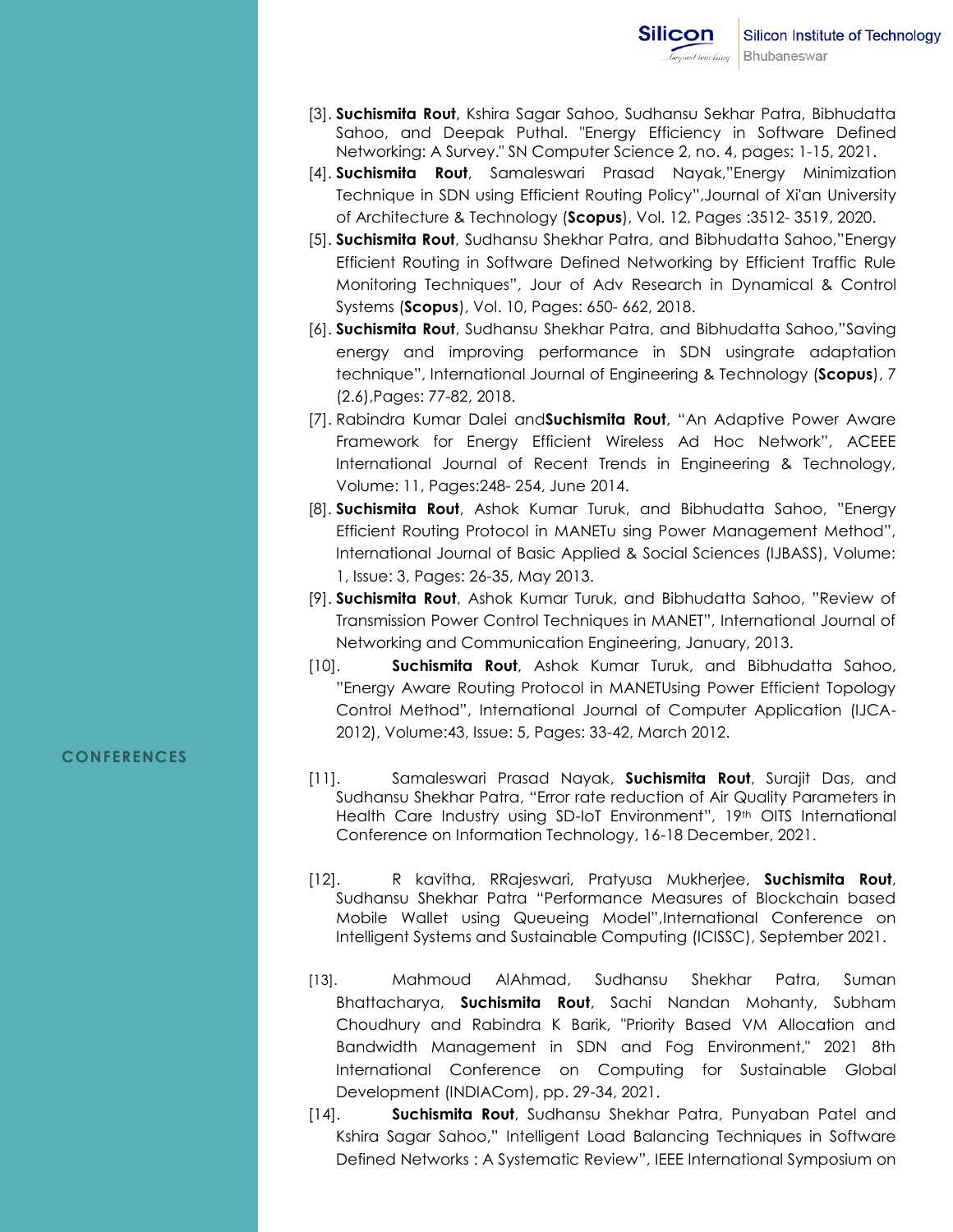Sustainable Energy, Signal Processing and Cyber Security (ISSSC), December 2020.

- [15]. **Suchismita Rout**, Sudhansu Shekhar Patra, and Bibhudatta Sahoo," Load Balancing in SDN using Effective Traffic Engineering Method", IEEE International Conference on Signal Processing and Communication, Pages: 452-456, July 2017.
- [16]. **Suchismita Rout**, Sudhansu Shekhar Patra, and Bibhudatta Sahoo,"Performance Evaluation of the Controller in Software Defined Networking", Springer Advances in Intelligent Systems and Computing(AISC) series, December, Pages: 543-551, December 2016.
- [17]. **Suchismita Rout**, Ashok Kumar Turuk, and Bibhudatta Sahoo, " Energy efficiency in Wireless Ad Hoc Network using Clustering", Proceedings in International Conference on Information Technology (ICIT-09), Bhubaneswar, Pages:223-226, December 21-24, 2009.
- [18]. **Suchismita Rout**, Ashok Kumar Turuk, and Bibhudatta Sahoo," Energy Efficiency in Wireless Network Through Alternate Path Routing", Proceedings in Fourth Innovative Conference on Embedded Systems, Mobile Communication and Computing, (ICEM2-09), Bangalore, Pages:3-8, July 27-29, 2009.

# **A N Y O T H E R**

#### Book Chapter

 1. **Suchismita Rout**, Ashok Kumar Turuk, and Bibhudatta Sahoo, "Techniques to Enhance Lifetime of MANET", Handbook of Research on Advanced Wireless Sensor Network Applications, Protocols, and Architectures, Pages: 278-306, August 2016.

## Conferences/ Workshop/

STTP/ FDP attended

| <b>COURSE NAME</b>                                                                     | ORGANIZING<br><b>INSTITUTE</b> | <b>PLACE</b><br><b>&amp;YEAR</b> | <b>DURATION</b> |
|----------------------------------------------------------------------------------------|--------------------------------|----------------------------------|-----------------|
| National Conference on Future<br>Trends in Information &<br>Communication Technology & | SIT,<br>Bhubaneswar            | SIT, 2011                        | 2 Days          |
| Applications                                                                           |                                |                                  |                 |
| National Seminar on<br><b>Application Oriented</b><br>Networking (NSAON)               | SIT,<br>Bhubaneswar            | SIT, 2012                        | 2 Days          |
| International Conference on<br>Computing, Communication<br>and Sensor Networks (CCSN)  | PIET, Rourkela                 | PIET, Rourkela,<br>2012          | 2 Days          |
| Workshop on Database<br>Management System                                              | IIT, Bombay                    | Apex, 2013                       | 2 Weeks         |
| National Seminar on<br>Nanosensors and Applications                                    | SIT,<br>Bhubaneswar            | SIT, 2013                        | 2 Days          |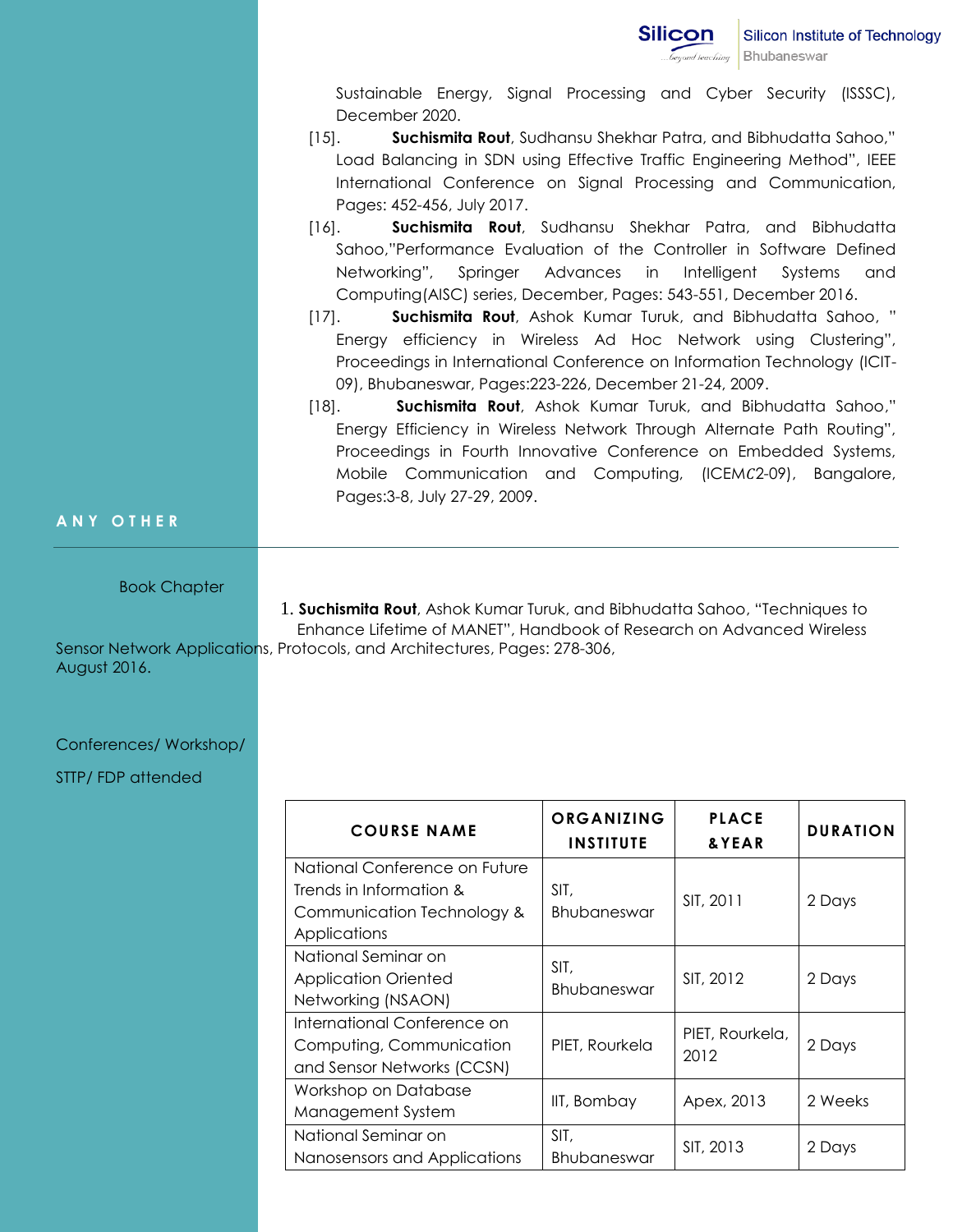

| (NSNA)                                                                                                 |                           |                                  |         |
|--------------------------------------------------------------------------------------------------------|---------------------------|----------------------------------|---------|
|                                                                                                        |                           |                                  |         |
| Workshop on Computer<br>Programming                                                                    | IIT, Bombay               | SIT, 2014                        | 2 weeks |
| Workshop on Cloud Computing                                                                            | KIIT,                     | KIITT, 2014                      | 2 Days  |
| (WCC)                                                                                                  | Bhubaneswar               |                                  |         |
| Pedagogy for Effective use of<br>ICT in Engineering Education                                          | IIT, Bombay               | SIT, 2015                        | 2 Weeks |
| STTP on Technical<br>Communication                                                                     | IIT, Bombay               | SIT, 2015                        | 1 Week  |
| Short Term Training Program on<br>Induction Training (Module-1)                                        | NITTTR,<br>Kolkata        | SIT, 2015                        | 1 Week  |
| National Workshop on Science<br>& Engg. Aspects of Big Data<br>Analysis (SEBDA)                        | SIT,<br>Bhubaneswar       | SIT, 2015                        | 3 Days  |
| Short Term Training Program on<br>Institutional Management                                             | NITTTR,<br>Kolkata        | SIT, 2015                        | 1 Week  |
| Workshop on Internet of Things<br>with Cloud and Big Data                                              | KIIT,<br>Bhubaneswar      | KIITT, 2015                      | 2 Days  |
| Linux Operating Syatem &<br>Kernel Internals (LOSKI)                                                   | SIT,<br>Bhubaneswar       | SIT, 2015                        | 2 Days  |
| Workshop on Graph Theory &<br>Application                                                              | SIT,<br>Bhubaneswar       | SIT, 2015                        | 1 Week  |
| Workshop on Scientific<br>Document Preparation using<br>Latex (SDPL)                                   | SIT,<br>Bhubaneswar       | SIT, 2015                        | 2 Days  |
| Workshop on Wireless Sensor<br>Networks with Internet of Things<br>and Cloud Computing (WICC-<br>2016) | SIT,<br>Bhubaneswar       | SIT, 2016                        | 2 Days  |
| Workshop on Machine Learning<br>for Big Data Analysis (MLBDA)                                          | SIT,<br>Bhubaneswar       | SIT, 2016                        | 1 Week  |
| Workshop on Train the Trainer                                                                          | SIT,<br>Bhubaneswar       | SIT, 2017                        | 4 Days  |
| FDP on Embedded Systems in<br>IoT                                                                      | <b>AICTE</b>              | Trident,<br>Bhubaneswar,<br>2017 | 2 Days  |
| FDP on IoT & Cloud Computing                                                                           | AICTE & ISTE              | Trident,<br>Bhubaneswar,<br>2018 | 1 week  |
| <b>Build your career in Data</b><br>Science                                                            | Codegnan                  | Webinar, 2020                    | 1 day   |
| Machine Learning with<br>ScikitLearn                                                                   | Codegnan                  | Webinar, 2020                    | 1 day   |
| Introduction to Data Science in<br>Python                                                              | University of<br>Michigan | Coursera,<br>2020                | 4 weeks |
| Algorithm and Data Structure in<br>Python                                                              | Udemy                     | <b>Udemy, 2020</b>               | 2 weeks |